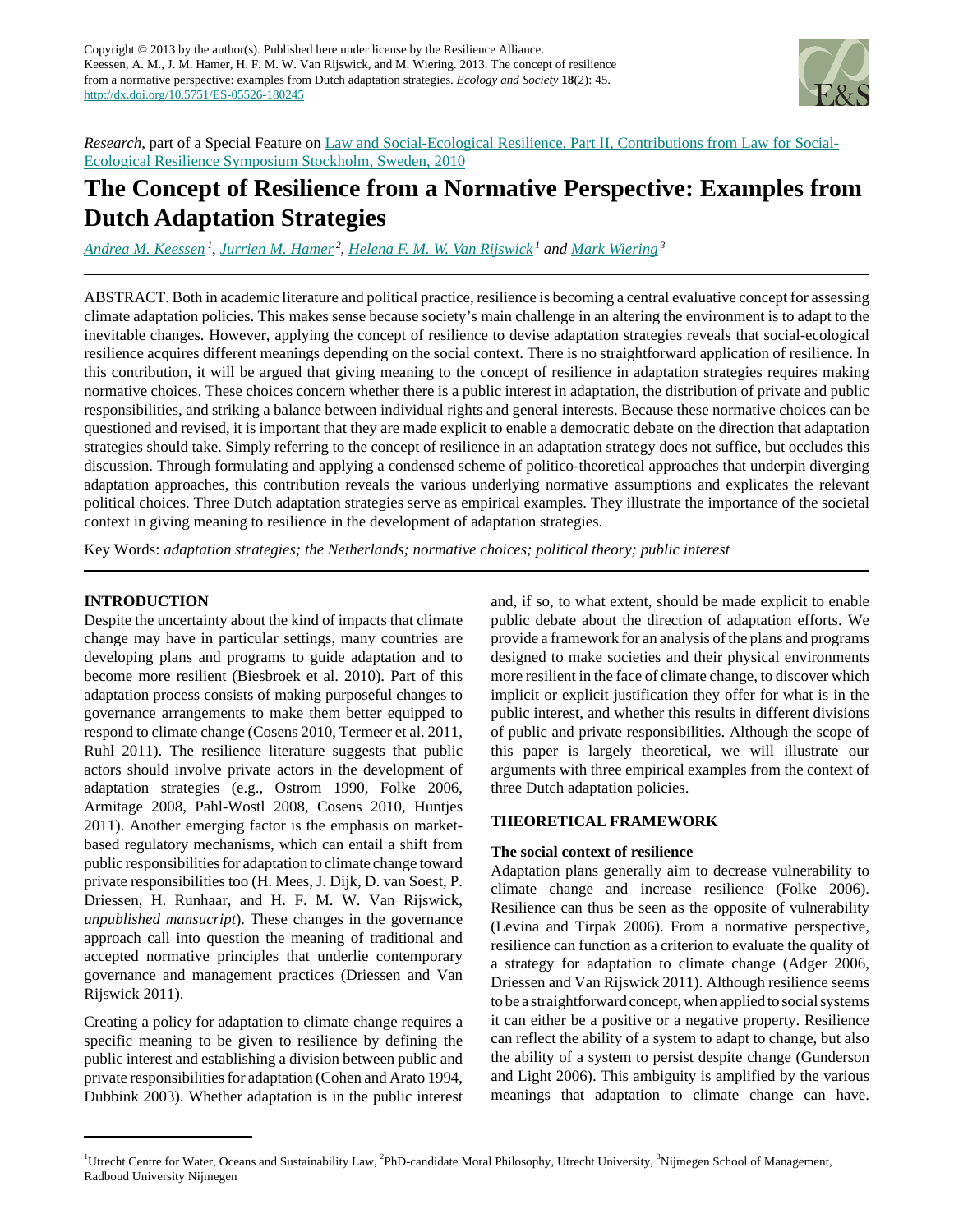Adaptation can be directed toward offering protection against climate change, retreating in the face of climate change, or accommodating climate change through transformation.

Using the concept of resilience in a social context therefore requires answering tough questions about the direction that adaptation should take. What society do we want to preserve or to reorganize into? If resilience is about making society more resilient in the sense of being better able to cope with climate change, then how does it relate to the institutions that make society work and the principles on which these institutions are built? Is adaptation to climate change in the public interest and therefore a public task, or is it, fully or partly, a private responsibility? The concept of resilience needs to be linked to other concepts so as to reflect the social element of social-ecological resilience and to enable an explanation to be found for the various courses of action that adaptation plans can propose to increase resilience.

On the basis of several empirical studies Ebbesson (2010) identified the following elements as particularly relevant for the assessment of social-ecological resilience: (1) flexibility in social systems and institutions to deal with changes; (2) the openness of institutions so as to provide for broad participation, not least in local decision making and administration; (3) the effectiveness of multilevel governance; and (4) social structures that promote learning and adaptability without limiting the options for future development.

These are elements of adaptive management, which is generally put forward in the literature as the solution to improve social-ecological resilience (cf. Folke et al. 2005). However, adaptive management in itself does not determine the direction that adaptation policies are, or could be, taking.

Linking resilience with the concept of legitimacy reflects that adaptation efforts need strong societal support and a shared and internalized sense of urgency to become successful, i.e., to increase social-ecological resilience (Van Rijswick and Salet 2012). Legitimacy is more than openness and participation. It also includes accountability, the rule of law, fairness, equity, and, in the end, effectiveness. These elements also appear relevant in the context of adaptation to climate change (H. Mees, J. Dijk, D. van Soest, P. Driessen, H. Runhaar, and H. F. M. W. Van Rijswick, *unpublished mansucript*). However, what is considered legitimate differs strongly depending on the normative values to which one adheres. To determine the direction of the improvement of social-ecological resilience that adaptation policies can take, it is essential to understand on which normative values an adaptation policy can be based.

# **Five different theories**

A key mechanism for understanding which meaning an adaptation strategy gives to social-ecological resilience is by analyzing how people define what is in the public interest and how the government should act (Alexander 2002). Societies differ in the way they conceptualize the public interest in adaptation. Different perceptions of what is in the public interest represent different ideas about what should be public or private responsibilities, which balance should be struck between individual rights and general interests, and what is found to be just. On the basis of the literature on public interest we have selected five diverging political theories: limited rights, extensive rights, utilitarian, socialist, and communitarian theory. It can be argued that far more political or legal theories could be part of the research and that focusing on these traditional approaches is not appropriate because they may not be able to deal with the governance of climate adaptation policies as a new and serious problem. It is indeed possible to extend the amount of theories, but our choice to focus on these well-known theories is that most political parties still rely on these political theories for their theoretical and normative underpinning. Although other theories may offer a more nuanced or more specific approach, they all have to deal with the same questions: how to deal with individual interests and rights and collective interests; should policies be based on an anthropocentric, an ecological, or a combined approach; should policies be based on social or economic arguments, should policies be based on a rights-based approach, or should there be room for solidarity and how to deal with the distributional effects of new policies? Because a full overview of all possible underpinning theories would be too difficult to cope with here, we have chosen to discuss the classical political theories to explain our argument. The normative guidance that these political theories offer makes preferences in adaptation strategies more explicit.

**1.** Limited rights theories define what is just by referring to the core freedoms of man. The ideal state guarantees that people can live in safety, but does not do much else. The rights that must be protected are negative, in that they are about what other persons and the government may not do to someone (see for an elaboration of the distinction, Berlin 1969). A just government is a modest government, a guardian of peace, not a provider of welfare. The dominant limited rights theory is libertarianism. The fundamental value of libertarianism is 'self-ownership' (Nozick 1974). It is based on respecting the spaces in which people need to lead their own lives and make their own choices (Nozick 1974, see also Kymlicka 2002). Self-ownership does not entail a positive obligation, neither for the state nor for people to help others to be autonomous. When faced with adaptation to climate change, a libertarian approach does not justify empowering the state to take large-scale measures, because social-ecological resilience means for them that citizens are able to cope themselves with environmental hazards, for instance through private insurance. Consequently, the state is not authorized to take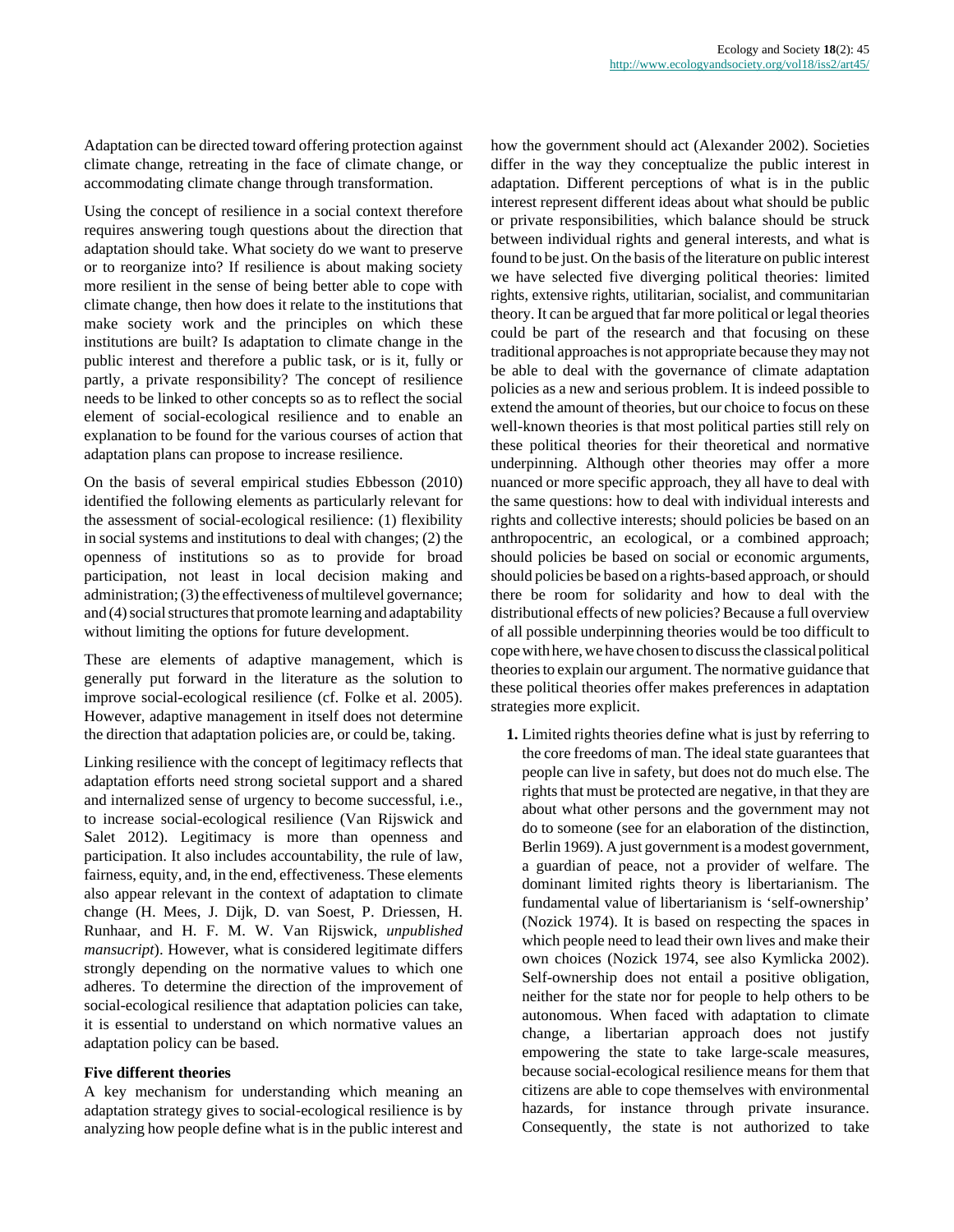adaptation action and if people have not taken out insurance, the state should not compensate their damage.

**2.** Extensive rights theories forcefully expand the responsibilities that governments have. Instead of negative rights, they establish numerous positive rights that governments must safeguard. The dominant extensive rights view is liberalism. The core concept of a liberal thinker is individual autonomy, i.e., all individuals must have the space and the opportunity to lead worthwhile lives (Rawls 1973, Anderson and Honneth 2005). This does not only include the protection of rights, e.g., the freedom of speech, but also the provision of adequate healthcare, good education, and a minimum of social security. Although governments have an essential obligation to support citizens, individuals still have their own responsibilities.

Liberals differentiate between choice-sensitive responsibilities and endowment-sensitive duties (Kymlicka 2002). Choice-sensitivity means that however pitiable people may be, they remain responsible for their own choices (Kymlicka 2002). Endowment sensitivity implies that unchosen circumstances that cannot be influenced must be taken into account (Dworkin 1985, Kymlicka 2002). The challenge for liberals is where to draw the line between the two. Considering adaptation to climate change, a liberal interpretation of resilience legitimates the involvement of the state to ensure that the costs and damage that result from climate change are not only borne by the people who are harmed (Farber 2007). Obviously, some people are more at risk of suffering damage from climate change than others. The pivotal question is whether they choose this risk and are therefore responsible for it themselves, or whether it is simply bad luck and therefore they deserve assistance. Liberals would consider that a public adaptation plan improves resilience if it respects private autonomy and only compensates those who deserve public assistance.

**3.** In contrast to these rights approaches, utilitarians seek to understand the ethical problems from a more scientific, economic perspective. According to a utilitarian, all moral claims should be measured in terms of overall utility and brought under one moral rule: actions are just when they contribute to the greatest happiness for the greatest amount of people. Importantly, utilitarians identify happiness as the experience of pleasure, and its opposite as the experience of pain (Bentham 1789, Mill 1861). Therefore, from a utilitarian perspective, there is no more and no less than an aggregation of individual interests that are objectified into an idea of the public interest. Consequently, utilitarians can accept a public adaptation plan and will find that it improves resilience

if it maximizes utility. Therefore, it should be based on a cost-benefit analysis (Alexander 2002).

**4.** Many strands of more state-based, collectivist thought exist, ranging from Marx and Lenin to Western social democrats. Their most important claim is that capitalism, when left to its own devices, will generate an unfair society. Marx argued that because the owners of the means of production, like factories or simply capital, bought the labor of the masses, while keeping for themselves the surplus value of their toils, the laborers would end up in a position of servitude (Wood 1972). Nowadays, socialist parties still adhere to the opinion that if the government does not stringently regulate the economic market, the average person will be oppressed and exploited by the richer one. As normal interaction between private agents gives rise to exploitation, the government necessarily has to step in.

Although many varieties exist (Arneson 1994, Cohen 1999), people inspired by neo-Marxism or radical democracy as well as social democrats frequently advocate both an outcome and an opportunity type of equality (Cohen 2000). This encompassing notion of equality has led politicians to advocate a welfare state. Because the state was the institution that had both the power and the democratic legitimacy to intervene in society, it was obliged to compensate for capitalism's drawbacks. Along the lines of collectivist reasoning it is stated that solely relying on private adaptation initiatives cannot improve resilience because it will lead to inequality. They will prefer public adaptation strategies to deal with distributional effects. In their view, public action should improve resilience by ensuring equal adaptation opportunities and outcomes for all.

**5.** Communitarians do not take individuals and their rights as a starting point, but instead emphasize the social or communal environment of the individual. Selfdetermination, which forms the root of human rights, means little without the social environment that gives a person the possibility to make use of his or her freedom. They assume that without certain moral ideals, individuals are not capable of making good use of their freedom (Kymlicka 2002). Social structures provide someone with the values, norms, and also the practical options that allow him or her to make choices. Identity is not something that is presocially given, but something that is deeply influenced and, according to some theorists, even constituted, by the community in which one lives (Sandel 1982). Communitarian values can therefore take all kinds of forms (Kymlicka 2002). When communitarian arguments are used, the type of governmental adaptation action can assume almost any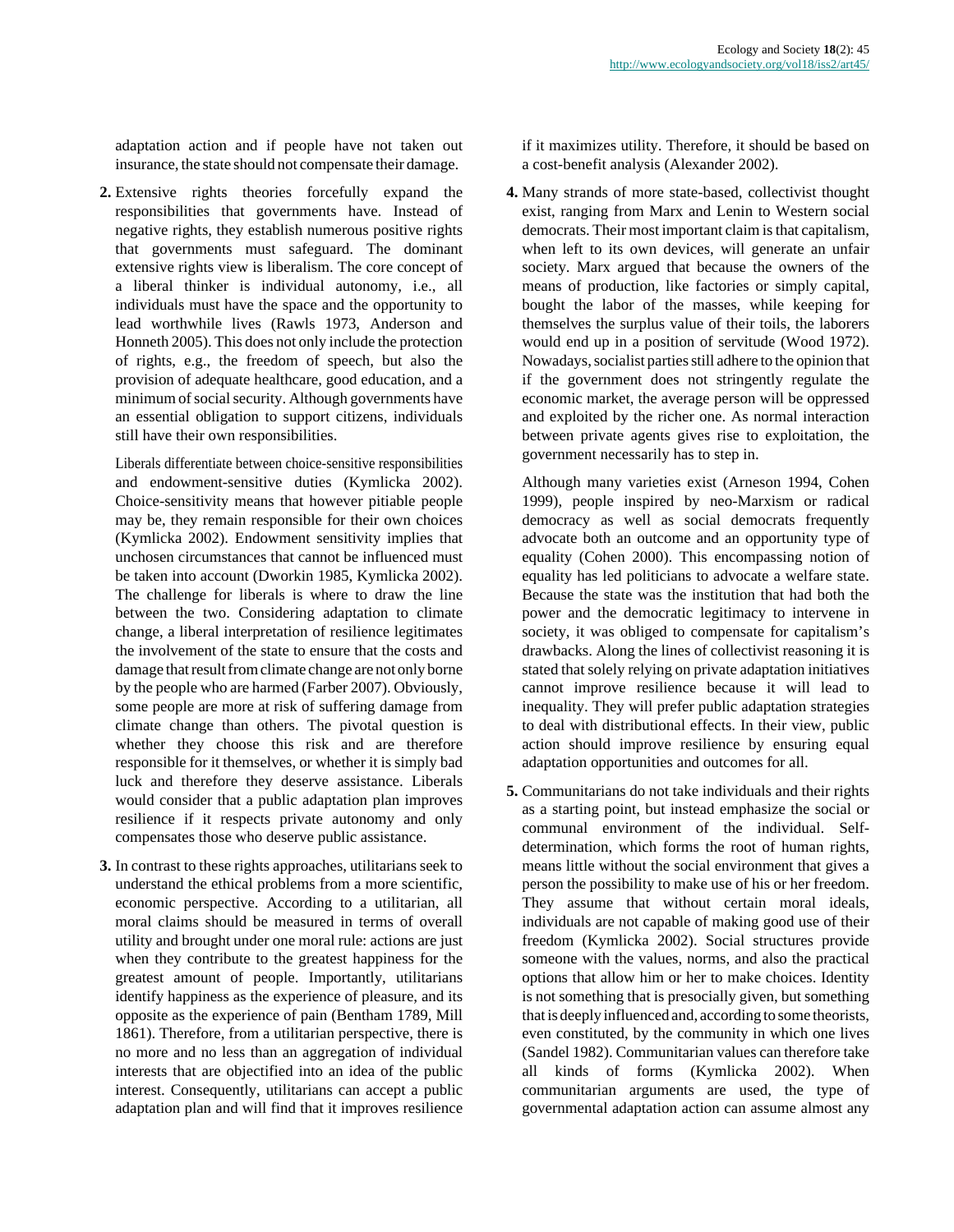shape as long as it is connected to the community values. Communitarians might therefore prefer to improve resilience through private adaptation. They might also support a governmental adaptation plan if it seeks to improve resilience by protecting the 'way of life' of the community.

# **EMPIRICAL EXAMPLES FROM THE NETHERLANDS**

Empirical research can unearth the meaning that is given to social-ecological resilience in an adaptation policy. It clarifies the underlying normative choices related to different political theories. Which political theory has informed the adaptation policy and determined the direction of adaptation can be determined empirically by analyzing: (1) on which normative values the adaptation policy is based, (2) how responsibility is divided between the state and the citizens, and (3) which instruments have been proposed.

Obviously, in a democratic society, several of the above political theories can coexist and it is possible that more than one theory has influenced an adaptation policy. A comparison with older policies that impact the same resource or area can reveal whether a shift has occurred in thinking about values, the desired involvement of the state, and individuals or the instruments that are used. Such a shift can be due to a changed political context, a changed physical context, or due to the fact that climate change is a new societal and ecological problem that asks for shifts in traditional policy approaches because of its particular characteristics. What in a certain case may be the main reason for a shift can only be concluded after extensive empirical research into adaptation measures. In this paper we make a start with this empirical research. The empirical analysis of normative choices underlying adaptation policies will take place in the context of three case studies from the Netherlands.

# **Characteristics of the Netherlands**

The Netherlands is situated in a delta and more than half of its territory is below sea level (Fig. 1). It is a densely populated, prosperous country, especially in the part below sea level. It is extremely sensitive to the impacts of climate change because it has to deal with sea level rises, in the North Sea, and increasing water discharges from major European rivers (Van den Hurk et al. 2006). The Ems, Scheldt, Meuse, and Rhine rivers all flow through the Dutch Delta to discharge into the North Sea. It is estimated that flood risks have increased exponentially in the 20th century and will further increase in the 21st century (Ligtvoet et al. 2009, De Moel et al. 2011, Te Linde et al. 2011). As well as high water risks in winter there are also risks connected to the low discharges of rivers and low precipitation, especially during summer, leading to periods of drought that are harmful for Dutch agriculture as well as for the maintenance of river dikes (Van Duinen et al. 2011).

**Fig. 1**. Flood map of the Netherlands. Source: Landelijk Beheer Organisatie Risicokaart compiled by the Interprovincial Platform (IPO), Statistics Netherlands (CBS).



One of the most important Dutch climate adaptation plans focuses on water management. It is called the Delta Programme (based on the Dutch Water Act; see also Biesbroek et al. 2007, Veerman 2008), which discursively refers to the historical "battle against water" of former Dutch Delta plans, like the coastal zone protection plan (the famous Delta Works) and the protection against flooding from the major rivers in the 1990s (Wiering and Driessen 2001). However, climate adaptation measures need not only concern floods but also low water levels, decreasing water quality, and ecology. Adaptation in river management is in fact about river dynamics: high and low water levels, flood protection, and the quality and ecological status of flood plains. Indeed, the Delta Commission's proposed program also aims to secure a nationwide fresh water supply and explicitly establishes a link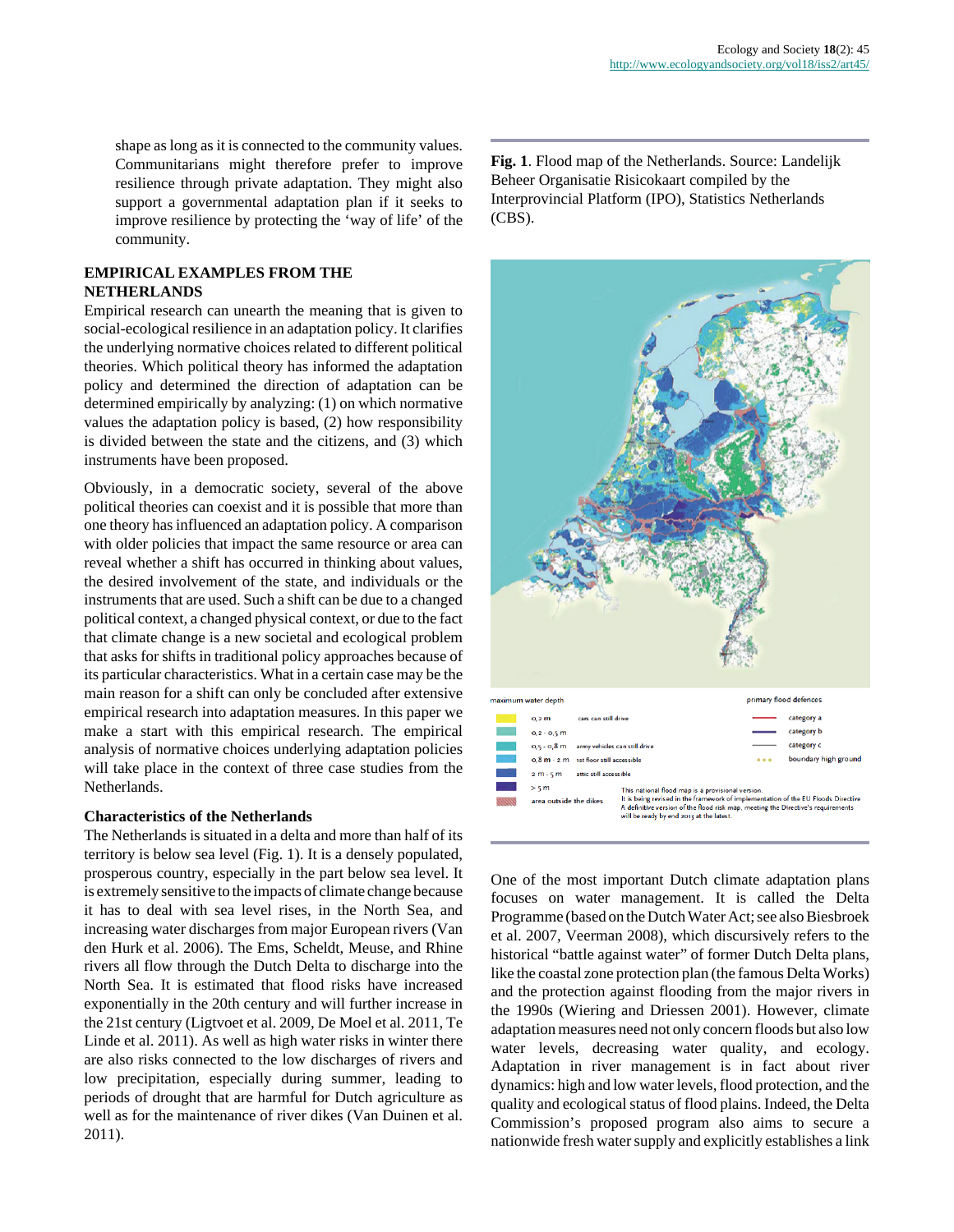with the 'Space for the River' policy project, the latest, and still ongoing, major intervention in Dutch river management that deals with flood control, flood plain management, nature conservation, and the improvement of spatial values in floodprone areas.

Dutch water management is mainly divided over two layers of government: the regional water authorities, frequently referred to as 'water boards,' and the Dutch Ministry of Transport, Public Works and Water Management (*Rijkswaterstaat*). The regional water authorities are functional authorities that are responsible for water safety, water supply, and water quality on a subriver basin level, somewhere in between the provincial and local level. The 26 regional water authorities are organized around hydrological borders. Historically, the Dutch system of regional water management links the area-based interest that one has in good water management with the right to participate in elections or to be elected and the duty to contribute financially or personally. Financial contributions are based on the amount of land one owns or on the value of one's real estate. Electoral participation is based on a differentiated system of several types of stakeholders: inhabitants, house owners, land owners, industry, and nature conservation organizations. It is a closed and self-supporting system; those whose interests are at stake can elect or be elected in the representative bodies of the water board and make the decisions, but they also pay for the water management measures in their area (Van Rijswick and Havekes 2012).

This relationship of 'stake, say and pay' created a shared longterm responsibility and encouraged sustainable behavior. One could say that the Dutch water authorities originate from a communitarian need for collective measures regulating safety and supply and they evolved into state-based organizations, though still operating relatively autonomously. This closed system does not exist at the national level. The national water agency (*Rijkswaterstaat*) manages the major rivers and small parts of the coastal flood prevention measures as well as the main infrastructure for fresh water supply. The national water management measures are paid for by all taxpayers and not only by those who profit from them (Van Rijswick and Havekes 2012).

Because the major rivers cross the Dutch borders, one would expect that the transboundary element would be taken strongly into account in the national adaptation plan. Indeed, a transboundary approach is implied in the river basin management approach put forward by the European Water Framework Directive (EU 2000) and the European Floods Directive (EU 2007). Although the plans for the river basins should be coordinated to improve coherence, each member state is only responsible for compliance with the directives in its own part of the river basin. Add to this the soft legal obligations that best characterize transboundary cooperation under these directives (Keessen et al. 2008), then the lack of attention to the transboundary dimension of adaptation becomes understandable. Perhaps a legal framework for adaptation at the EU level will raise the transboundary dimension of adaptation, but currently adaptation has a strong domestic focus in the Netherlands (Termeer et al. 2011).

#### **The public interest in protection against flooding**

Dutch flood control is first and foremost a public concern managed solely by Dutch governmental bodies (Van Rijswick and Havekes 2012). Since the 19th century, water management has been modernized by technical interventions in water infrastructure (Van der Ven 1993, Van der Woud 2006). Market players do not have a role in flood management and both civil society and the general public are merely involved through their democratic rights to elect Members of Parliament to control the national water agency, and the board of their regional water authority. The state and the regional water authorities care for Dutch citizens 'by keeping their feet dry. ' Flood control is a governmental responsibility that every political party seems to agree upon, either motivated by reasons of security, solidarity, or the protection of communities. As the popular Dutch saying goes, there are no left-wing or right-wing dikes.

This approach is reflected in safety standards that are uniformly set for specific regions, distinguishing the high-risk Western part from other, lower risk parts of the country, and established by law, to which Dutch primary flood defences must conform. Nonconformity makes the state or the water board liable for flood damage (Gilissen and Schueler 2012, Van Rijswick and Havekes 2012). These safety standards are among the most ambitious in the world (Aerts et al. 2008). The high-risk western part of the country is protected against flooding by dikes. The legal safety norm that applies to these dikes is that they should be high enough to protect against water levels expected to occur once every 10,000 years (Ministry of Transport, Public Works and Water Management 2009). After the near disastrous events of 1993 and 1995, when the Rhine and Meuse Rivers reached extreme and unexpected high levels of water, and the Netherlands just escaped largescale flooding, the first reflex response was to strengthen the dikes to ensure that the safety standards were met (Aerts and Droogers 2004). The second response, however, was to actually reconsider the prevailing risk strategy. The desirability of an approach that was predominantly focused on the prevention of floods and not on the potential consequences of flooding, including flood preparedness, was now being publicly discussed.

The physical changes sparked a discussion that caused the national water agency and the regional water authorities to open up their decision making processes and become more transparent on the rationales for flood safety strategies. This increased the discursive space for a more nature friendly and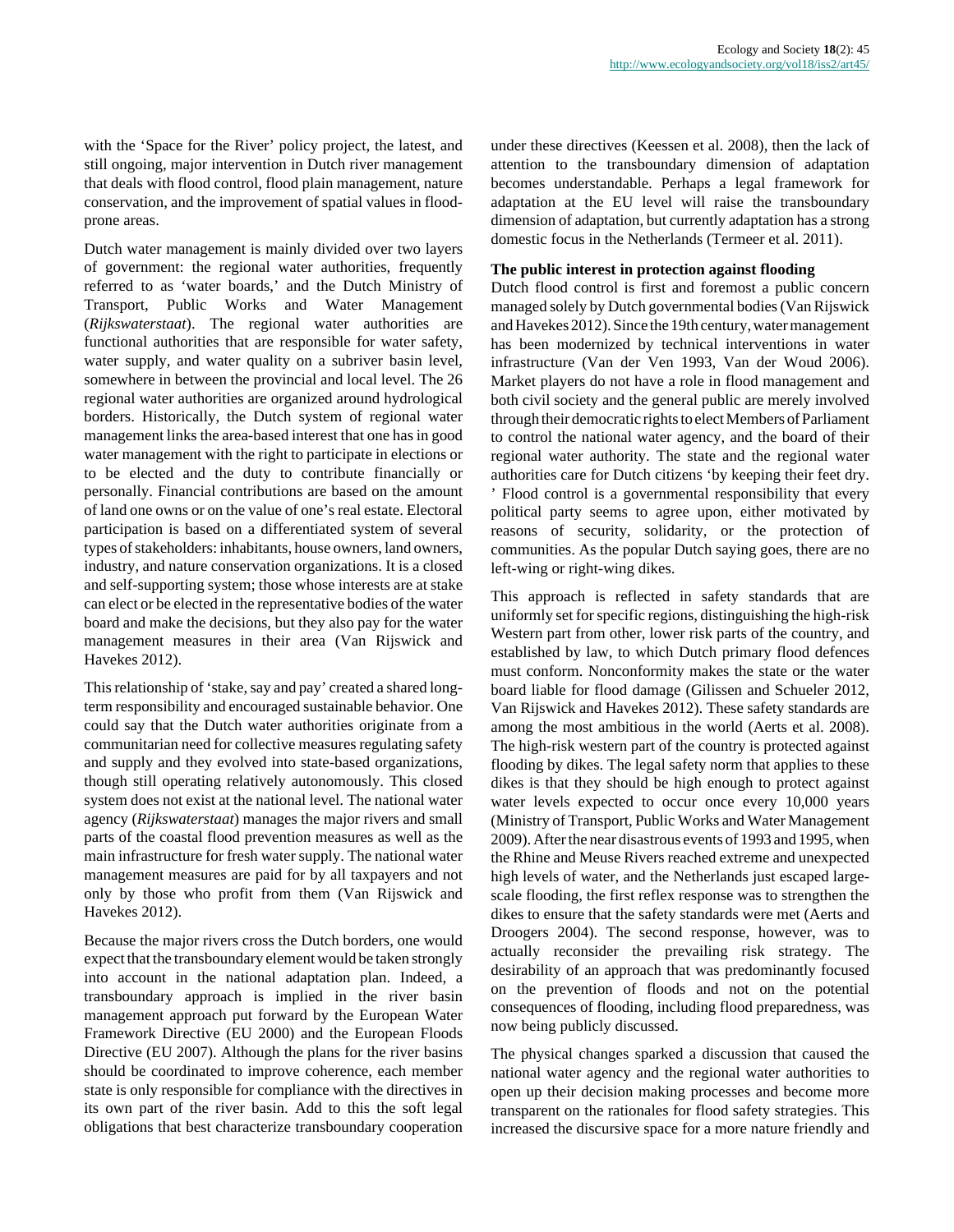spatially relevant policy project called Space for the River, which was carried out in the following years (Ministry of Transport, Public Works and Water Management 2006). It also gave way to a discussion about market-based policy instruments in Dutch flood policy, in particular whether insurance could complement governmental responsibilities (Aerts and Botzen 2011). Moving in the direction of a different approach to flood risks implied that the discourse of the water experts had to evolve from a "battle against water" storyline, which went hand in hand with reducing flood probabilities and relying on technical flood defence measures, toward the acceptance of possible flood occurrences and consequences and investigating measures to reduce these consequences and to shift part of the responsibility to private parties (Immink 2007, Meijerink and Dicke 2008) and other governmental authorities, such as municipalities.

At first, new approaches were predominantly framed in the discussion as flood risk strategies in themselves and not as adaptation to climate change strategies. Only after Hurricane Katrina and Al Gore's apocalyptic message in "An Inconvenient Truth," in which the Netherlands was visualized as one of the poor deluged countries, did climate change and adaptation become a societal and politically salient issue (Ligtvoet et al. 2009). Flood safety used to be considered a public concern by all political philosophies for protection for all, for cost-benefit or security reasons. However, the potential increase of flood risks in the context of climate change adaptation has led to a renewed discussion of flood risk management. As part of the debate on the national adaptation policy, various strategies to adapt to future extremes are being considered (Kabat et al. 2005): (1) proceed with building ever higher and larger dikes, but now build climate-proof dikes; (2) create a multilayered strategy, which includes flood defence but also flood preparation measures and evacuation plans; and (3) proceed with 'Space for the River' measures, which integrate nature conservation, land use planning, and water management.

Essentially, a choice has to be made between the traditional approach to flood prevention by endlessly heightening dikes and new approaches to flood risk management, which are not only based on flood probabilities but also on flood consequences (Aerts et al. 2008). Introducing a multilayered strategy results in a more encompassing risk-oriented flood strategy, in line with the European Floods Directive (EU 2007). It would expand the range of measures from flood defence by building dikes to spatial development and building flood mitigation measures, flood preparation, and flood response (Government of The Netherlands 2009) and also expand the range of competent authorities within provinces and municipalities. It would thus end the closed financing system and shift to a system based on general taxes by making flood protection one of the many public tasks to be dealt with by national and local governments. This choice cannot be made by solely referring to the principle of resilience. Each scenario could improve social-ecological resilience. The question is what sort of resilient society the Dutch want to create. This is where our theoretical framework provides an explanation.

Limited rights proponents might support the decision to build ever higher dikes, because dikes provide safety. However, they would loath paying higher taxes to allow the competent water authorities or other governments to secure enormous dikes if other scenarios of shared responsibility are possible and they therefore prefer a multilayered strategy. From a liberal point of view, the high costs of technical adaptation measures are problematic in so far as no difference is made between people who choose to live in certain riskier areas, and those who expressly avoid such a risk by taking out insurance (if available), building safer houses, or moving to another, safer region. They would consider it fair to allow those who want to live in dangerous places to take responsibility for protecting themselves. Therefore, they would opt for the multilayered strategy and propose the financing of dikes from local budgets.

From a utilitarian perspective, it is important to consider whether it is cost-effective to heighten the dikes considering the potential consequences of a flood occurrence. They would certainly want to investigate the cost-effectiveness of a multilayered strategy and the Space for the River Strategy. From a more state-based and collectivist perspective, flood protection should remain a state responsibility. They would oppose a multilayered strategy in so far as it negatively affects vulnerable groups, who are more likely to live in flood-prone areas but lack the finances to relocate or to pay for flood insurance. Communitarian thinkers are divided. Environmental communitarians would opt for the Space for the River policy to improve the ecological richness of river basins, whereas coastal or riverine communitarians may prefer maintaining the status quo and hence the dikes. Some communities may feel threatened by the changes in land use caused by the Space for the River policy and feel unprepared to deal with floods as required under a multilayered strategy. Because both liberal and more collectivistic proponents acknowledge and support the important role of government in securing people from flood risks, preventive measures continue to occupy center stage in Dutch flood risk strategies although other options are taken in consideration as well [\(www.deltacommissaris.nl/english/\)](http://www.deltacommissaris.nl/english/).

# **The public interest in fresh water supply**

The current Dutch approach to water scarcity is based on the legal notion that water is a public good, which can be freely used in times of abundance but is publicly managed in times of drought (Van Rijswick and Havekes 2012). In the Netherlands, the responsibility of supplying fresh water is considered to be a public task and until today the government has provided all fresh water users, as much as possible, with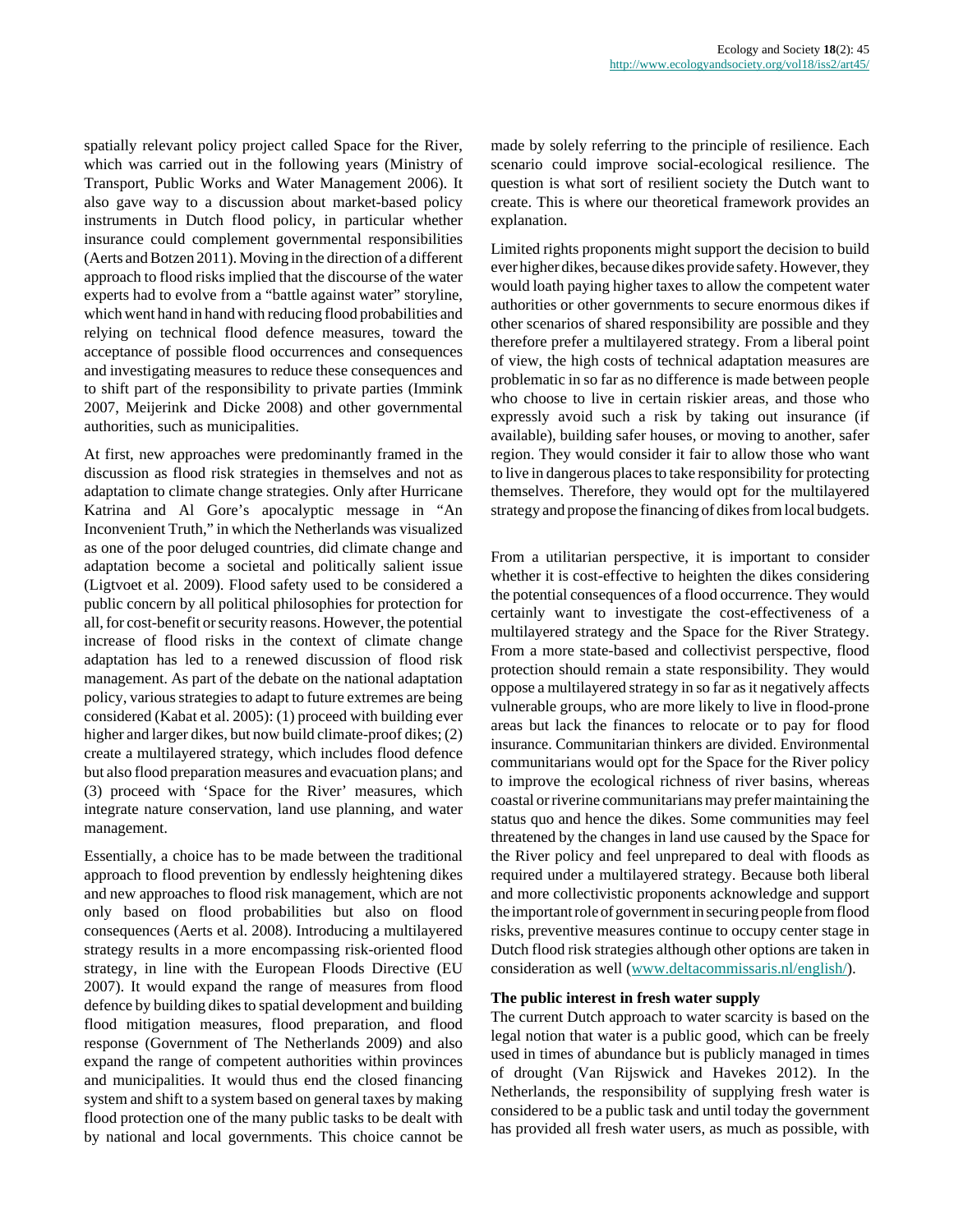enough water for their specific needs such as drinking water, water for agriculture, and cooling water for industry and energy. The national government takes care of the fresh water supply of the greater rivers and lakes, and regional water authorities manage all other waters. The government then uses water infrastructure works to transfer river water from one area to another in accordance with water agreements between these areas and it regulates the water use of the various functions such as drinking water and navigation.

The government has established a water use hierarchy by law to distribute water in times of water scarcity (Ministry of Transport, Public Works and Water Management 2009). Water safety, i.e., the stability of flood defenses, and the prevention of irreversible harm to nature come first, drinking water and energy supply come second, followed by high value use, such as the temporary irrigation of capital intensive crops and industrial process water. The fourth category comprises shipping, agriculture, nature (in the absence of irreversible damage), industry, water recreation, and inland fisheries and other interests (Van Rijswick and Havekes 2012). Tradable water rights or a market-based approach have never existed because a fresh water supply has only rarely been a problem (Van Rijswick and Havekes 2012). Indeed, the traditional Dutch approach is to use pumping stations to direct water quickly toward the sea to enable living and farming on lowlying land. However, climate change, with its forecast droughts and sea level rises, forces the Dutch to consider fresh water supply as a new problem in water management.

The Delta Programme Committee is discussing whether the current way of dealing with water scarcity should persist or if a new way of dealing with this issue should be developed. The challenge is finding a just balance between public and private responsibility. Currently the adaptation approach is being developed for the next few decades, explicitly paying attention to the question of what public interest is at stake and what the role of public and private parties in the future should be. At the same time though, several innovative initiatives are experimenting with new ways to deal with water scarcity as a climate-related problem. Local water storage areas, which are also useful in times of flooding, can be used to store water for periods of drought. Traditionally, regional water authorities construct and manage water storage areas for flood management. At the moment, private parties are developing water storage to prevent damage from drought. It is particularly interesting for farmers because their water use has a low priority in the public water hierarchy that is used to distribute water in times of drought (Van Rijswick and Havekes 2012). The idea is to use private land for storing water in times of abundance. The owner of the stored water can then use it, sell it, or share it within a cooperative in times of drought.

The experiments clearly show a shift in water scarcity and drought management from a more communitarian and collectivist (state-based) approach toward a liberal approach. As stated above, socialist thinking would never allow a fundamental resource such as water to be subjected to market forces, while a libertarian would consider it a good thing, being independent of environmental concerns. Again, the liberal position chose a middle ground between these two extremes, allowing the government to regulate the water market to safeguard everyone's basic water rights. However, it is communitarian thinking that sparked this shift. Local farming communities usually profit from the current arrangement because they have the necessary water resources available, but they are worst hit by droughts because of their low position in the public water hierarchy system. Consequently, they act on the perception that droughts will occur more frequently, which challenges the current legal system. The choice to focus more on a liberal and even libertarian solution should be the result of an explicit democratic process, and should not be the sole implication of a more resilient adaptation strategy. The same holds true for taking an economic approach to the scarcity of water resources. If experiments with the privatization of certain water resources turn out to be more cost-effective than maintaining the traditional public approach, this does not mean that the question concerning privatization is answered. A costbenefit analysis points to a utilitarian normative framework, which is only one among many. It is typical that while the Delta Programme Committee is debating which direction should be taken, in practice initiatives have already been developed. Again, taking crucial decisions on scarcity and drought management should not happen implicitly, but explicitly, with reference to the value orientations described above.

# **Balancing the public interest in flood protection with fresh water supply and ecosystem protection**

In 1953 the Dutch province of Zeeland was confronted with a major sea storm surge, with over 1800 lives lost. The storm surge peak coincided with the spring high water tide in the North Sea and left the Dutch with a national trauma that still determines the attitude of the people from Zeeland toward water management and flood protection. After the flooding, the concern for safety led to the development of the Delta Works. The Delta Works cut the delta of Zeeland almost completely off from the sea. The Haringvliet Dam was completed in 1970. It offers safety to the inhabitants of the area and at the same time benefits agriculture by creating a freshwater reservoir and additional land for agricultural use. However, it also meant that the natural estuarian dynamic of the Rhine was lost, which led to a thorough change of the river landscape, caused the death of many organisms, and seriously hindered fish migration. Moreover, the dam resulted in pollution of the riverbed and poor chemical and ecological status of the water.

These negative environmental consequences led the Dutch government in close cooperation with other countries sharing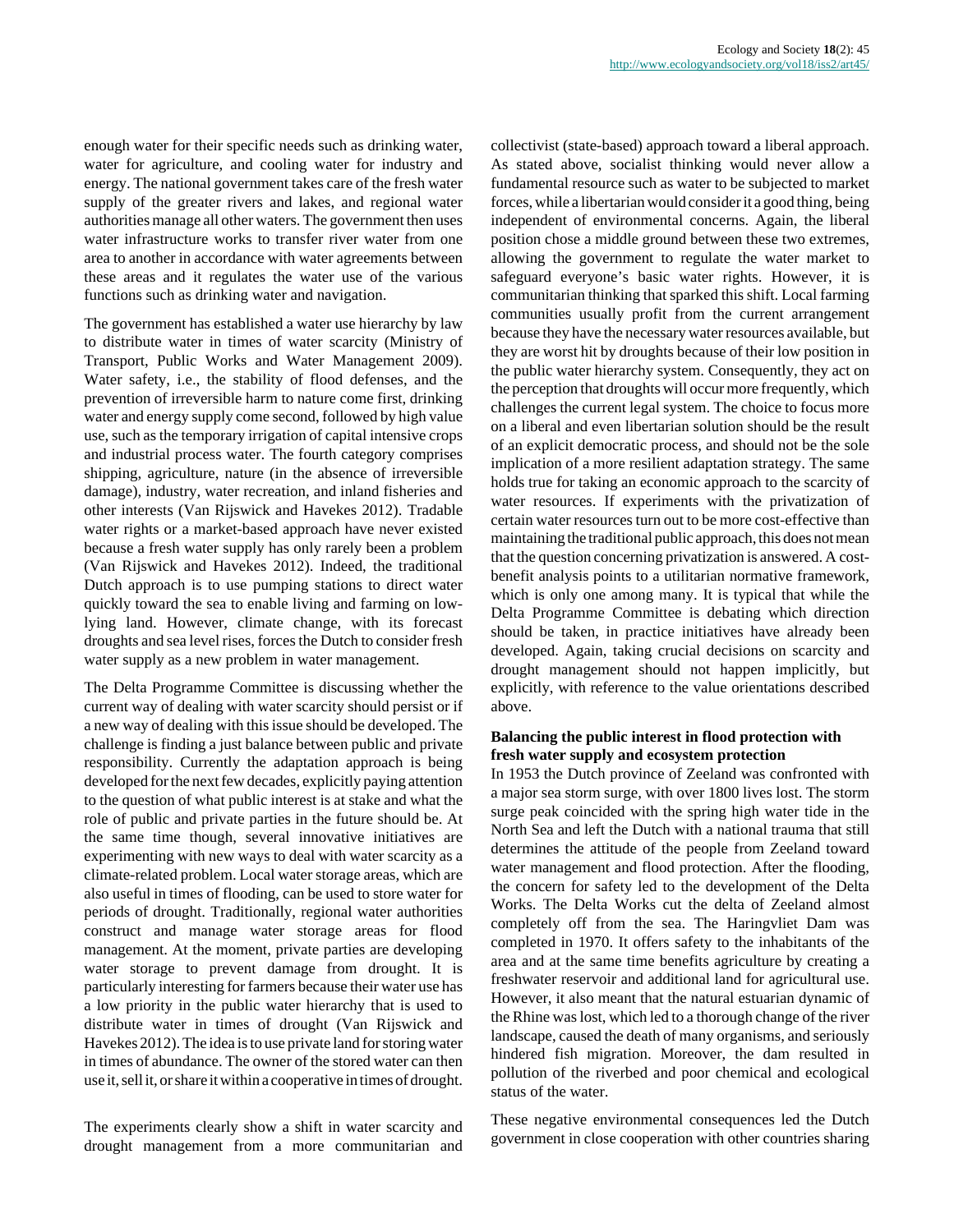the river basin of the Rhine and the Meuse to propose opening the dam to improve the ecological quality of the estuary without reducing flood safety. From the beginning, the socalled 'Crack decision,' which refers to the temporary opening of the Haringvliet Dam, led to resistance in the region. Regional parties, in particular water boards and municipalities, pointed to the enormous uncertainty of the development of the ecological values of the river, the difficulty in managing the salt intrusion, the uncertain consequences for navigation, and the uncertain consequences of a fluctuating water level. Private parties were concerned about their fresh water supply, in particular farmers<sup>[1]</sup> and the publicly owned drinking water companies. Their criticism and the uncertainty led to the decision to only slightly open the locks at high tides. This was not sufficient to restore the estuary and improve its ecological status. Fish migration would however improve.

Despite this careful approach, regional parties remained skeptical. They questioned the independence of the environmental impact assessment and various parties wanted additional research to be carried out. Finally, the Crack decision was taken in 2000.[2] It projected that the locks of the Haringvliet Dam would slightly open at high tides in 2005. In addition, a link was established with the Delta nature project, which aimed to gain 3000 hectares of new wetlands in the Delta. Further measures to improve the ecological status would only be taken with a careful step-by-step approach, which offers the opportunity to take better informed decisions and to deal with uncertainty and changing circumstances. An important precondition for the operationalization of the Crack decision was that compensatory measures would be taken to guarantee fresh water supply. This should take place through alternative fresh water supply canals, which would however reduce agricultural land use. These measures proved so controversial that they, and hence the Crack decision, could not be executed.

The regional resistance led to a postponement until 2008 and then to a further postponement to December 2010. The postponement severed the link between the Crack decision and the Delta Nature project, to the detriment of the ambition to create integrated spatial development. After the formation of a right-wing and communitarian government in September 2010, it seemed that the postponements would end in abandoning the whole decision. However, the proposed withdrawal of the Crack decision had serious legal and diplomatic consequences because the Netherlands had committed itself in the coordinated international river basin management plans for the rivers Rhine and Meuse to implement the Crack decision. The other riparian states were expecting the implementation of the decision to improve fish migration. After strong pressure from the European Commission and the international river basin members and because of formal obligations following from international and European environmental law as well as a lack of proper alternatives to improve ecological status or fish migration, it seems that compensatory measures will be realized and the locks will finally be opened.

The case of the Haringvliet locks shows a conflict between a variety of interests. The conflict between flood safety and the creation of resilient ecosystems, including fish migration, can be significantly reduced through opening the Haringvliet locks. However, opening the locks creates a conflict between the ecological requirements and the fresh water supply for agriculture, industry, and drinking water companies, which is not so easy to solve. According to our framework, there are quite a number of options. On the one hand, from a communitarian and libertarian perspective, the government should try to reconcile ecosystem protection with the interests of the farming communities. For a traditional communitarian, the farmers' way of life in this area must simply remain possible, while the libertarian immediately rejects attempts to favor nature over private property.

On the other hand, opening the locks may be defended from a liberal and utilitarian perspective. Liberals may prefer to open the locks in view of international commitments and advocate some form of compensation. They would not agree with the demanding plan of guaranteeing farmers their current share of fresh water. From a utilitarian perspective, the return of proper fish migration will benefit fishermen and people who like to see nature being restored, and affects numerous economic interests on an international scale. This could outrank local farmers' interest in fresh water. Moreover, the more idealistic environmentalist form of communitarianism backs opening the locks because it underlines the independent importance of ecological biodiversity in a community and attributes independent value to the restoration of the natural ecological system. In the end, the government chose to open the locks, favoring the latter perspectives over the former. However, more than the other examples, this example not only showed the conflict of the underlying normative positions, but also exhibited an actual political struggle between different interests and visions. Although such a struggle is important, it has to be noted that an open discussion only occurred at a late stage and was strongly influenced by the European and transboundary dimension of the issue. This is disappointing, because fundamental discussions about different political views should be held before decisions are taken.

# **DISCUSSION**

The three cases analyzed show that long-standing practices in the Netherlands are put to the test when both projected and real climate changes have to be taken into account. Adaptation policies, which frequently conflict with old policies, are being proposed. They indicate a shift in the normative framework that determines what actions are in the public interest. This change is significant because flood defence and water management have been a public responsibility in the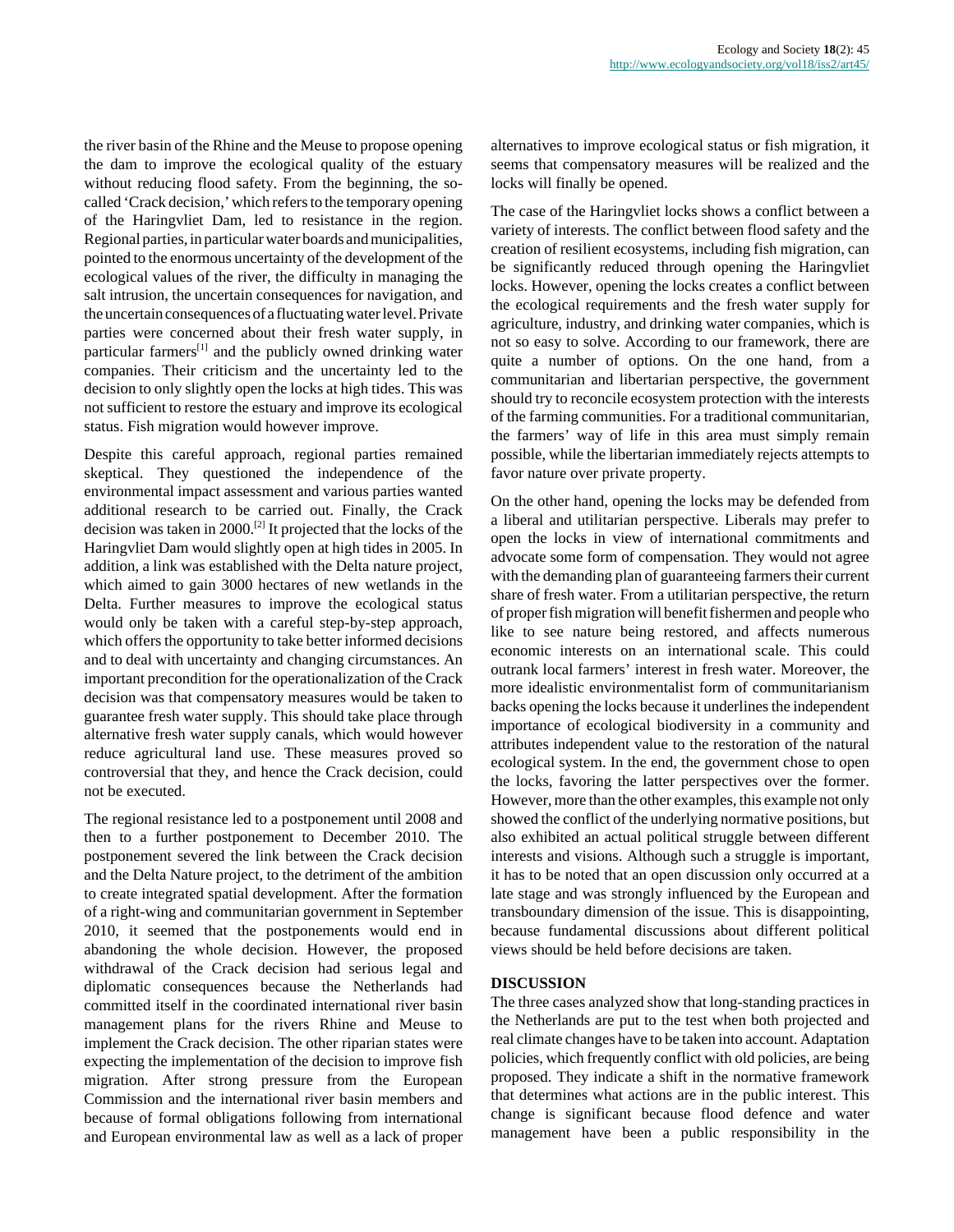Netherlands since the 19th century. Several adaptation strategies question this choice as they seek to complement the dominant state-based preventive approach with other approaches, which focus more on preparedness and damage control and rely more on private initiatives, including private insurance. Additionally, although fresh water supply and the improvement of the resilience of ecological systems have been recognized as being in the public interest, they are the subject of controversy because these tasks easily provoke conflicts with other interests such as economic development and, in the case of ecology, agriculture.

The general shift in perspective can be framed in two ways. First, there is the division between the public and private societal domain, and the responsibilities that belong to each of these spheres. As discussed, a libertarian perspective shows a limited view of responsibility in the public, governmental sphere, whereas a more collectivist approach entertains the opposite opinion. Both in the first case, on new ways to deal with the threat of flooding, and in the second case, on managing the water supply, this distinction is highly informative. The second shift relates to the definition of the public interest and its relation with individual rights. Whereas some political theories, such as liberalism, solely think in terms of rights, communitarian and utilitarian thought are much more concerned with the interest for the whole of society, seen as a single entity. In the Haringvliet locks case, it became clear how difficult it is to resolve a dispute in a situation in which parties refer to different normative backgrounds. For how do you convince someone who reasons according to his rights or way of life of the need to preserve ecological biodiversity?

As to the division between public and private societal domains, the consensus over Dutch water management as a predominant public responsibility is lost and the government in charge in 2012 seemed to at least consider shifting toward a more liberal or even libertarian position as it strives to improve resilience in the face of climate change. The long held saying that water management is not a political issue may no longer be true. Different political views regarding the division of public and private responsibilities are not only visible with regard to flood defence, but also with regard to the use of fresh water for agriculture. Because agricultural water use has a low ranking in the publicly established water hierarchy that applies in times of drought, dry periods have sparked among farmers a willingness to be responsible for their own water use. Many farmers participate in experiments to improve their resilience to drought through private water storage.

The experimental development of private water storage shows that if water shortage becomes a more structural phenomenon in the Netherlands because of climate change, it can trigger a shift from public to private responsibilities unless stakeholders can count on the government to take care of the fresh water supply. The adaptation discussion has not dramatically altered the consensus regarding flood safety, which is shared by all political theories from libertarians to socialists. However, the space for the river project reveals that even here the consensus is cracking. It would probably take a serious flood to completely alter this situation. Nevertheless, it can be safely concluded that the direction taken in adaptation strategies to increase resilience entails a political choice because the alternatives to classic Dutch water management solutions do not equally appeal to every political theory. As we have seen, other methods of land use and water supply easily come into conflict with the normative values and established rights of communities. To give another example, although insurance is appealing from a liberal and libertarian perspective, it is not from a socialist perspective for fear that those who are too poor to pay for insurance will not be compensated for damage.

Considering the second aspect, the relation between the collective public interest and individual rights shifts with regard to the importance given to nature conservation and ecological improvement can definitely be witnessed. These shifts could be due to contemporary neo-liberal tendencies in the Dutch government and politics. Since the middle of the last century the government started to take care of nature conservation and ecology, and over the years public responsibility has intensified. However, a case such as the Haringvliet locks debacle reveals that this new attitude could be in swift decline. When the farming community protested, their rights to property and their livelihood temporarily superseded the interests of restoring fish migration and providing ecological and economic benefits for the much larger European river basins. Indeed, a positive aspect of the Haringvliet locks case was that ideas and values were made explicit because of the protests. This shows the different meanings that resilience can acquire in adaptation strategies and how crucial it is to deal with these differences in order to realize a legitimate and resilient strategy.

# **CONCLUSIONS**

Although adaptation policies generally aim to decrease vulnerability and increase resilience, their content can differ significantly. Obviously, there are no 'one size fits all' solutions, but just referring to the increasing resilience as a reason for an adaptation strategy does not explain which meaning is given to resilience in a particular social context. Charting the normative value orientations that underlie an adaptation strategy makes this explicit. Looking at the Dutch adaptation strategies, it is clear that climate change has sparked new and different thinking, which implicitly questions the old normative structure of seeing water management as a public, governmental responsibility. This stresses the point that thinking about increasing social-ecological resilience in the face of climate change implies thinking about what sort of society one wants to make resilient. How important are the rights of people threatened by flooding? How should one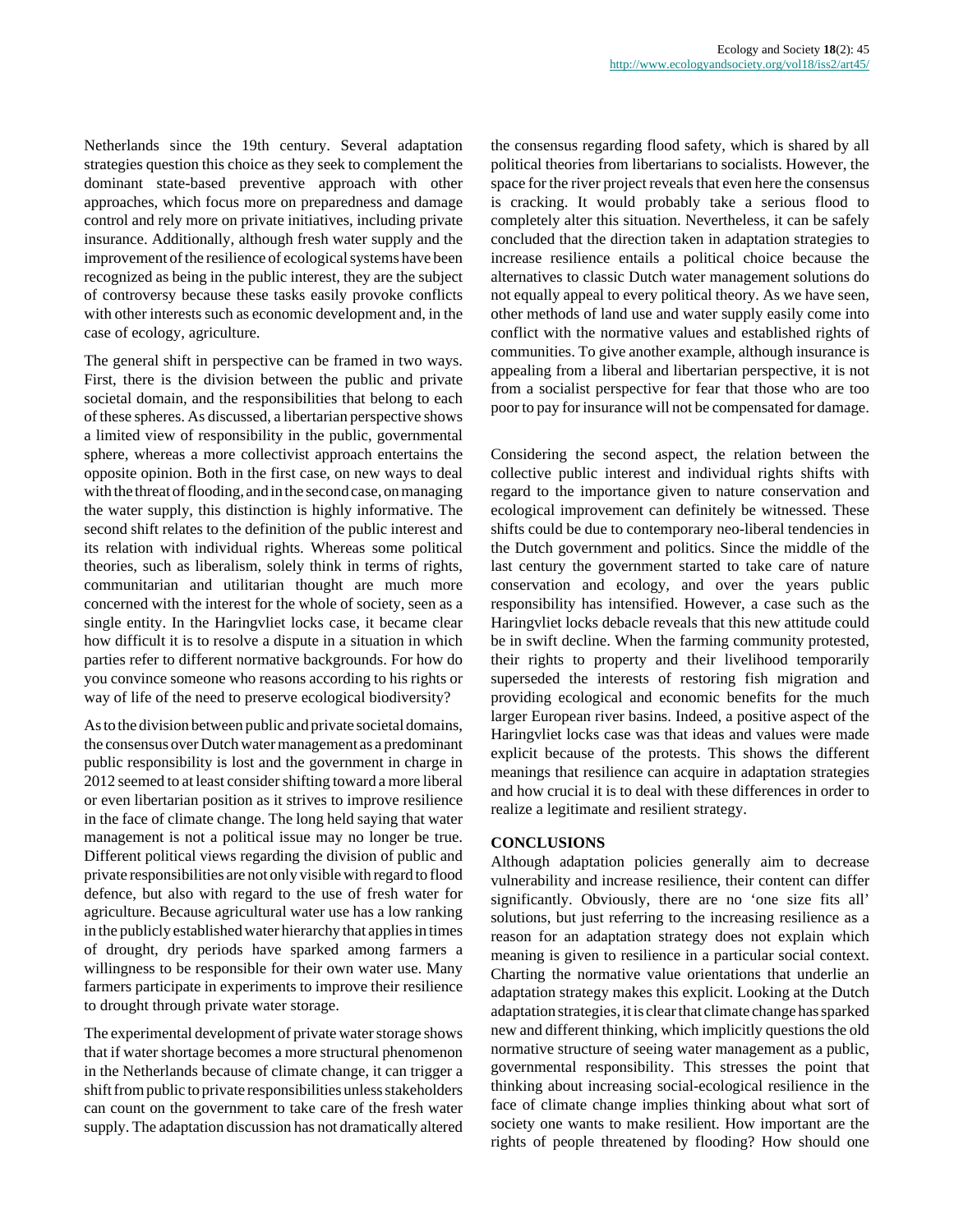distribute water in times of drought? How should a concern for ecological values be represented in decision making procedures? These questions have to be answered in a democratically, transparent and participatory way, before adaptation policies can focus on realizing resilient solutions that can count on broad societal support.

Therefore, focusing on transparent and legitimate decision making in the development of adaptation strategies is of paramount importance. Sadly, the examples set in the Dutch case studies do not bode well. New and challenging ideas and reinterpretations of the interests involved in adaptation were rarely accompanied by conscious decisions and transparent visions that explain the underlying shifting normative values. In this contribution, we have attempted to clarify normative values that determine the meaning people assign to increasing resilience to broaden the discussion about resilience, and to place the concept of resilience in a social context. Although the Dutch cases showed an implicit change in politics and normative viewpoints, many of the traditional values are still safeguarded. For example, in flood management new, more utilitarian and liberal approaches have not yet resulted in the abandonment of the old safety standards although they are under discussion. Flood management is still one of the most important and broadly accepted public tasks. Consciously or not, the existing institutional water management structures, in the form of the regional water authorities, are defending the existing preventive approach, including the traditional value of high safety standards, which are based on consensus surrounding the values of security and protection for all against flooding.

Considering the need to increase resilience in the face of climate change, the challenge is to develop a correct and fair mix between public and private responsibilities, without necessarily losing the valuable elements of present Dutch water management. On the basis of the empirical cases, we can stress the reliance on solidarity, the keen eye for (technical) prevention, the functional specialization of water agencies, and the strong involvement of stakeholders as strong ingredients of a resilient strategy. If increasing societal resilience warrants a shift from public toward private responsibilities, public debate should follow concerning the changing role of government and what kind of adaptation policy it defines as being in the public interest. Without this, specific private parties, but also the public at large, do not become fully aware of this shift and will be confronted with responsibilities they are not willing or even able to accept. In the end that will lead to a lack of legitimacy surrounding adaptation policies and not to the desired improvement of social-ecological resilience.

[1] They own 80% of the land, employ 8.8% of the population of Zeeland, and produce 3% to 7% added value depending on whether their own produce or the entire chain is included in the calculation. See: [http://www.zeeland.nl/index?lng=en.](http://www.zeeland.nl/index?lng=en)

[2] Besluit Beheer Haringvlietsluizen, 5 June 2000 *Staatscourant*. 9 June 2000, 110.

*Responses to this article can be read online at:* [http://www.ecologyandsociety.org/issues/responses.](http://www.ecologyandsociety.org/issues/responses.php/5526) [php/5526](http://www.ecologyandsociety.org/issues/responses.php/5526)

# **Acknowledgments:**

*This paper is written as a part of the research project Governance of Adaptation to Climate Change, which is funded by the Dutch research programme Knowledge for Climate. This publication is also written as part of the project 'Modular legal formats for hybrid institutions protecting public values in water management,' which is supported by the Next Generations Infrastructures Foundation (www. nextgenerationinfrastructures.eu).*

# **LITERATURE CITED**

Adger, W. N. 2006. Vulnerability. *Global Environmental Change* 16:268-281.

Aerts, J. C. J. H., and W. J. W. Botzen. 2011. Climate change impacts on pricing long-term flood insurance: a comprehensive study for the Netherlands. *Global Environmental Change* 21(3):1045-1060. [http://dx.doi.](http://dx.doi.org/10.1016/j.gloenvcha.2011.04.005) [org/10.1016/j.gloenvcha.2011.04.005](http://dx.doi.org/10.1016/j.gloenvcha.2011.04.005)

Aerts, J. C. J. H., W. J. W. Botzen, A. van der Veen, J. Krywkow, and S. Werners. 2008. Dealing with uncertainty in flood management through diversification. *Ecology and Society* 13(1): 41. [online] URL: [http://www.ecologyandsociety.](http://www.ecologyandsociety.org/vol13/iss1/art41/) [org/vol13/iss1/art41/](http://www.ecologyandsociety.org/vol13/iss1/art41/)

Aerts, J. C. J. H., and P. Droogers. 2004. *Climate change in contrasting river basins: adaptation strategies for water, food and environment.* CABI, London, UK. [http://dx.doi.](http://dx.doi.org/10.1079/9780851998350.0000) [org/10.1079/9780851998350.0000](http://dx.doi.org/10.1079/9780851998350.0000)

Alexander, E. R. 2002. The public interest in planning: from legitimation to substantive plan evaluation. *Planning Theory* 1(3):226-249.<http://dx.doi.org/10.1177/147309520200100303>

Anderson, J., and A. Honneth. 2005. Autonomy, vulnerability, recognition, and justice. Pages 127-149 *in* J. Christman and J. Anderson, editors. 2005. *Autonomy and the challenges to liberalism*. Cambridge University Press, Cambridge, UK. <http://dx.doi.org/10.1017/CBO9780511610325.008>

Armitage, D. 2008. Governance and the commons in a multilevel world. *International Journal of the Commons* 2(1):7-32.

Arneson, R. J. 1994. What do socialists want? *Politics and Society* 22(4):549-567. [http://dx.doi.org/10.1177/00323292-](http://dx.doi.org/10.1177/0032329294022004009) [94022004009](http://dx.doi.org/10.1177/0032329294022004009)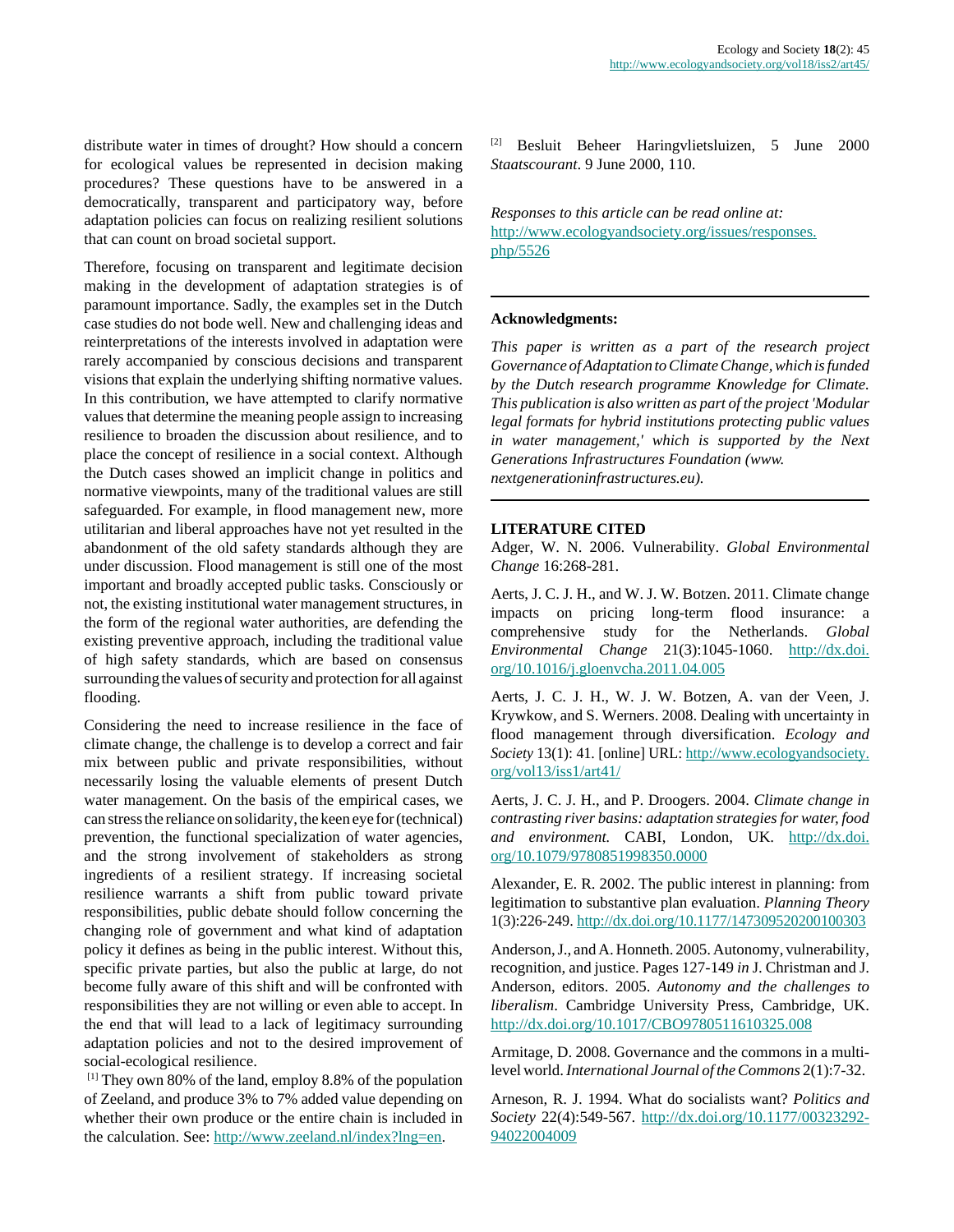Bentham, J. 1789. *An introduction to the principles of morals and legislation.* T. Payne and Son, London, UK.

Berlin, I. 1969. Two concepts of liberty. In I. Berlin. *Four essays on liberty*. Oxford University Press, London, UK.

Biesbroek, G. R., R. J. Swart, T. R. Carter, C. Cowan, T. Henrichs, H. Mela, M. D. Morecroft, and D. Rey. 2010. Europe adapts to climate change: comparing national adaptation strategies. *Global Environmental Change* 20:440-450. [http://](http://dx.doi.org/10.1016/j.gloenvcha.2010.03.005) [dx.doi.org/10.1016/j.gloenvcha.2010.03.005](http://dx.doi.org/10.1016/j.gloenvcha.2010.03.005)

Cohen, G. A. 1999. Marxism after the collapse of the Soviet Union. *Journal of Ethics* 3(2):99-104. [http://dx.doi.](http://dx.doi.org/10.1023/A:1009825115756) [org/10.1023/A:1009825115756](http://dx.doi.org/10.1023/A:1009825115756)

Cohen, G. A. 2000. If you're an egalitarian, how come you're so rich? *Journal of Ethics* 4:1-26. [http://dx.doi.org/10.1023/](http://dx.doi.org/10.1023/A:1009836317343) [A:1009836317343](http://dx.doi.org/10.1023/A:1009836317343)

Cohen, J. L., and A. Arato. 1994. *Civil society and political theory.* MIT Press, Cambridge, Massachusetts, USA.

Cosens, B. 2010. Transboundary river governance in the face of uncertainty: resilience theory and the Columbia River Treaty. *Journal of Land, Resources & Environmental Law* 30 (2):229-265.

De Moel, H., J. C. J. H. Aerts, and E. Koomen. 2011. Development of flood exposure in the Netherlands during the 20th and 21st century. *Global Environmental Change* 21 (2):620-627.<http://dx.doi.org/10.1016/j.gloenvcha.2010.12.005>

Driessen, P., and H. F. M. W. Van Rijswick. 2011. Normative aspects of climate adaptation policies. *Climate Law* 2:559-581.

Dubbink, W. 2003. *Assisting the invisible hand: contested relations between market, state and civil society.* Kluwer Academic, Dordrecht, The Netherlands. [http://dx.doi.](http://dx.doi.org/10.1007/978-94-017-0797-8) [org/10.1007/978-94-017-0797-8](http://dx.doi.org/10.1007/978-94-017-0797-8)

Dworkin, R. 1985. *A matter of principle*. Harvard University Press, London, UK.

Ebbesson, J. 2010. The rule of law in governance of complex socio-ecological changes. *Global Environmental Change* 20:414-422. <http://dx.doi.org/10.1016/j.gloenvcha.2009.10.009>

European Union (EU). 2000. *Directive 2000/60/EC of the European Parliament and of the Council of 23 October 2000 establishing a framework for community action in the field of water policy.* EU, Brussels, Belgium.

European Union (EU). 2007. *Directive 2007/60/EC of the European Parliament and of the Council of 23 October 2007 on the assessment and management of flood risks.* EU, Brussels, Belgium.

Farber, D. 2007. Adapting to climate change: who should pay? *UC Berkeley Public Law and Legal Theory Research Paper Series* Paper No. 980361. [online] URL: [http://papers.ssrn.](http://papers.ssrn.com/sol3/papers.cfm?abstract_id=980361) [com/sol3/papers.cfm?abstract\\_id=980361](http://papers.ssrn.com/sol3/papers.cfm?abstract_id=980361)

Fischhendler, I., and T. Heikkila. 2010. Does integrated water resources management support institutional change? The case of water policy reform in Israel. *Ecology and Society* 15(1): 4. [online] URL: [http://www.ecologyandsociety.org/vol15/](http://www.ecologyandsociety.org/vol15/iss1/art4/) [iss1/art4/](http://www.ecologyandsociety.org/vol15/iss1/art4/)

Folke, C. 2006. Resilience: the emergence of a perspective for social-ecological systems analyses. *Global Environmental Change* 16:253-267. [http://dx.doi.org/10.1016/j.](http://dx.doi.org/10.1016/j.gloenvcha.2006.04.002) [gloenvcha.2006.04.002](http://dx.doi.org/10.1016/j.gloenvcha.2006.04.002)

Folke, C., T. Hahn, P. Olsson, J. Norberg. 2005. Adaptive governance of social-ecological systems. *Annual Review of Environment and Resources* 30:441-473. [http://dx.doi.](http://dx.doi.org/10.1146/annurev.energy.30.050504.144511) [org/10.1146/annurev.energy.30.050504.144511](http://dx.doi.org/10.1146/annurev.energy.30.050504.144511)

Gilissen, H. K, and B. J. Schueler. 2012. De invloed van dreigende overheidsaansprakelijkheid op adaptatie aan klimaatverandering in het Nederlands regionale watersysteembeheer. Pages 145-192 *in* N.Teesing, editor. Vereniging voor Milieurecht, *Naar aansprakelijkheid voor (de gevolgen van) klimaatverandering?* Boom Juridische uitgevers, Den Haag, The Netherlands.

Government of The Netherlands. 2009. *National Waterplan 2009-2015.* Government of The Netherlands, The Hague, The Netherlands. [online] URL: [http://www.rijksoverheid.nl/](http://www.rijksoverheid.nl/documenten-en-publicaties/rapporten/2009/12/01/nationaal-waterplan-2009-2015.html) [documenten-en-publicaties/rapporten/2009/12/01/nationaal](http://www.rijksoverheid.nl/documenten-en-publicaties/rapporten/2009/12/01/nationaal-waterplan-2009-2015.html)[waterplan-2009-2015.html](http://www.rijksoverheid.nl/documenten-en-publicaties/rapporten/2009/12/01/nationaal-waterplan-2009-2015.html)

Gunderson, L., and S. S. Light. 2006. Adaptive management and adaptive governance in the Everglades ecosystem. *Policy Sciences* 39:323-334. <http://dx.doi.org/10.1007/s11077-006-9027-2>

Huntjes, P. 2011. *Water management and water governance in a changing climate, experiences and insights on climate change adaptation in Europe, Africa, Asia and Australia.*. Eburon, Delft, The Netherlands.

Immink, I. 2007. *Voorbij de risiconorm; nieuwe relaties tussen ruimte, water en risico*. Dissertation. Wageningen University and Research Centre, Wageningen, The Netherlands.

Kabat, P., W. van Vierssen, J. A. Veraart, P. Vellinga, and J. Aerts. 2005. Climate proofing the Netherlands. *Nature* 438:283-284 <http://dx.doi.org/10.1038/438283a>

Keessen, A. M., J. J. H. van Kempen, H. F. M. W. Van Rijswick. 2008. Transnational river basin management in Europe. *Utrecht Law Review* (4)3:35-56. [online] URL: [http://](http://www.utrechtlawreview.org/index.php/ulr/article/view/83/83) [www.utrechtlawreview.org/index.php/ulr/article/view/83/83](http://www.utrechtlawreview.org/index.php/ulr/article/view/83/83)